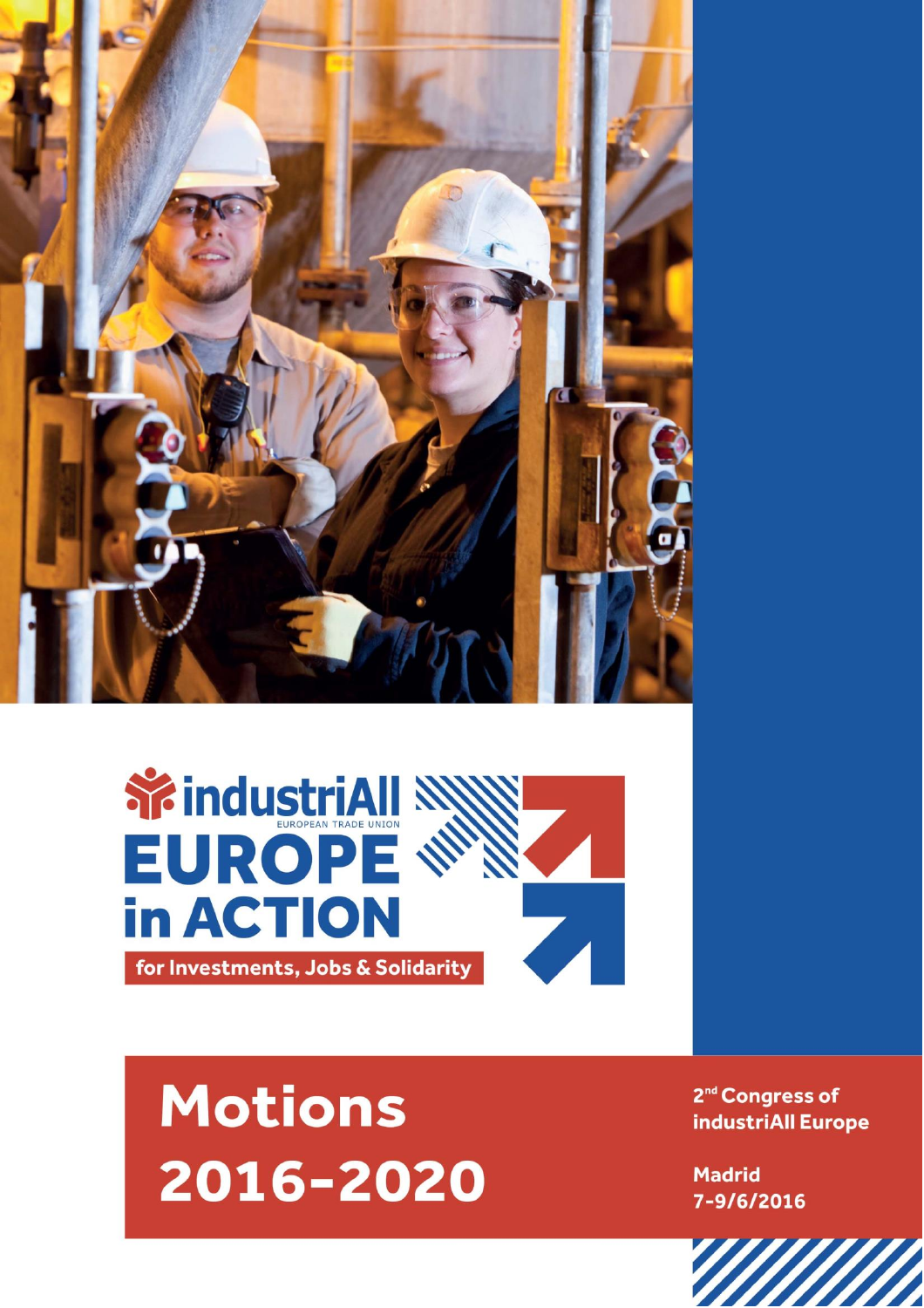



## **IndustriAll European Trade Union's Motion 2016-2020**

**As adopted by the 2nd industriAll Europe Congress on 8th June 2016**

## **MES China: Free trade must be fair to guarantee a future for European industrial workers**

In light of the current debate on whether or not the EU should grant China a MES, it is necessary for industriAll Europe to take a position on this important issue.

**"***Sheltering ourselves from international trade flows is not an option for industriAll Europe, but globalisation and international trade must be managed in a socially responsible manner. Globalisation should not be allowed to erode Europe's socio-economic model, cause distress to workers and increase worldwide inequalities***", 'Manifesto to put industry back to work', industriAll Europe (2014)**

**In recent years, trade policy has moved to the top of the European agenda. With the entry into force of the Lisbon Treaty in December 2009, the EU acquired exclusive competence when it comes to trade and foreign direct investment. Also, the recent wave of bilateral trade agreements, especially TTIP (Transatlantic Trade and Investment Partnership) and CETA has raised major concerns about the impact on jobs and social protection. Furthermore, the sharp increase in Chinese imports (for instance, for steel, aluminium, ceramics, truck tyres, paper, etc.), and the growing number of anti-dumping cases against the country, provoked intense debate about whether or not to strengthen European trade defence instruments and to maintain special procedures for subsidised exports by so-called "non-market economies".**

When China joined the WTO in December 2001, a transitional arrangement for its accession allowed for the treatment of China as a non-market economy (NME) in anti-dumping proceedings. China's current NME status offers the possibility to use prices of a comparable surrogate country rather than domestic prices (which are often artificially low due to state intervention) to compute the dumping margin (the standard dumping margin is the difference between the domestic price and the export price). The use of NME methodologies is described in Section 15 of the Chinese WTO Accession Protocol, but some of the provisions will expire on 11 December 2016 (after 15 years).

#### **In respect of whether or not to grant Market Economy Status (MES) to China, industriAll Europe is of the opinion that:**

1. The use of (subsidised) domestic Chinese prices in anti-dumping cases will sharply reduce the dumping margins on Chinese products. Indeed, these domestic prices are often as low as the export prices. This means that no dumping margin can be defined and thus no dumping cases can be initiated anymore. As a result, Chinese imports will further increase, together with the already huge European trade deficit with the country. This will endanger the future of a large number of key European industrial sectors, especially those singled out by the Chinese government to be of strategic importance. Giving a dominant position to China in a number of basic industrial sectors will also threaten the future of several upstream sectors. All this will put hundreds of thousands of industrial jobs at risk in Europe.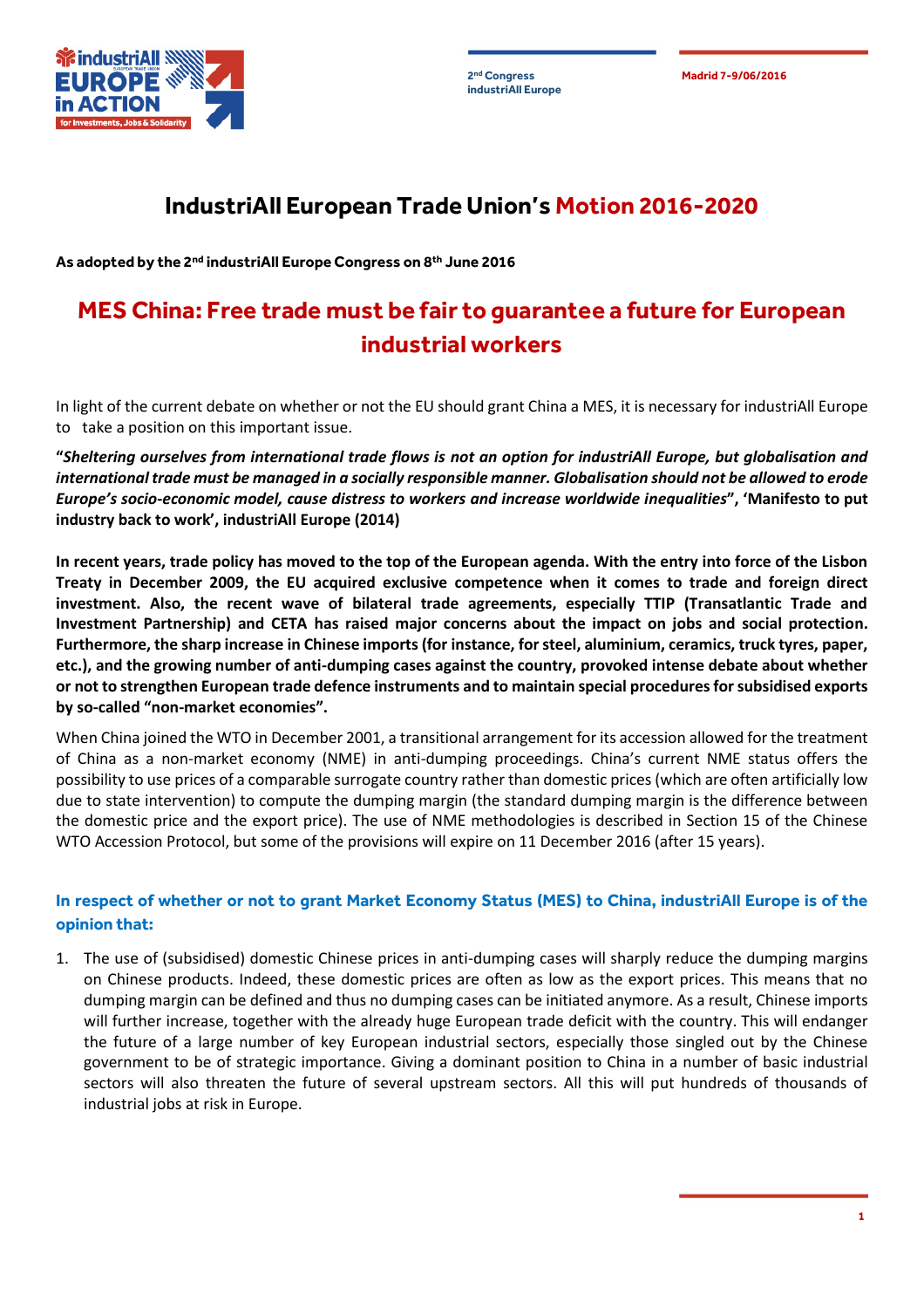- 2. The expiry of the famous paragraph 15(a)(ii) does not automatically grant MES to China, because the remaining paragraphs of this article still require Chinese companies and sectors to prove that they operate in a free market economy and, if this is not the case, the use of a methodology that is not based on a strict comparison with domestic prices or costs in China will still be possible.
- 3. China must now respect the commitments it made when it signed the WTO Accession Protocol, such as "China shall allow prices for traded goods and services in every sector to be determined by market forces" or "China shall notify the WTO of any subsidy".
- 4. China must comply with the five technical criteria defined by the EU at the time of its accession (currently it fulfils only one of them). As the latest European report on China's progress towards a market economy dates from 2008, it must be a requirement that regular updates are given by China on progress in this regard. Once China complies with these criteria, China will be entitled to be considered for market economy status, and only the standard antidumping procedures will then be applicable for the whole of its economy.
- 5. The EU should refrain from unilaterally interpreting the Chinese WTO Accession Protocol. Indeed, as this is an international agreement, the EU must coordinate with other major trading partners to find a solution. In the end it is only the WTO which can give a definitive and global interpretation.
- 6. Granting MES to China now is at odds with our basic principles of fair trade:
	- China does not respect the freedom of trade union organisation, the right to organise, the right to strike and the right to collective bargaining. For industriAll Europe it is unacceptable that the non-respect of basic labour rights in China is making quality jobs in Europe redundant.
	- China does not respect intellectual property rights.
	- Relocating industrial production from highly energy- and resource-efficient facilities to a coal-based Chinese economy is in contradiction with Europe's climate ambitions.
	- For industriAll Europe it is also not acceptable that China is making European workers redundant, by exporting its overcapacities at prices below its own transformation costs, or by exporting its restructurings to Europe by artificially keeping its companies afloat.

### **For all these reasons industriAll Europe calls on the European Commission, with respect for all European laws and international treaties, to:**

- 1. ensure that the impact assessment survey announced by the Commission fully takes into account all social, economic and legal implications of MES China and is used to organise a public debate on its impact.
- 2. strengthen the existing trade defence instruments in order to preserve the future of European industry (and in support of the European objective to increase the share of industry in the EU's GDP back to 20%).
- 3. make a proposal on how to strengthen TDI and speed-up anti-dumping/anti-subsidy proceedings and to seek mutual agreement on making acceptance of the proposal by China a precondition for granting MES to China in bilateral negotiations.
- 4. develop an efficient methodology, not based on domestic Chinese prices, that enables the true level of dumping by China to be revealed.
- 5. develop a methodology and a transparent procedure that will allow Chinese business sectors and individual companies to demonstrate that they operate according to normal market rules. In these cases, the standard antidumping procedure will apply.
- 6. determine on a sectoral and case-by-case basis whether market economy principles prevail.